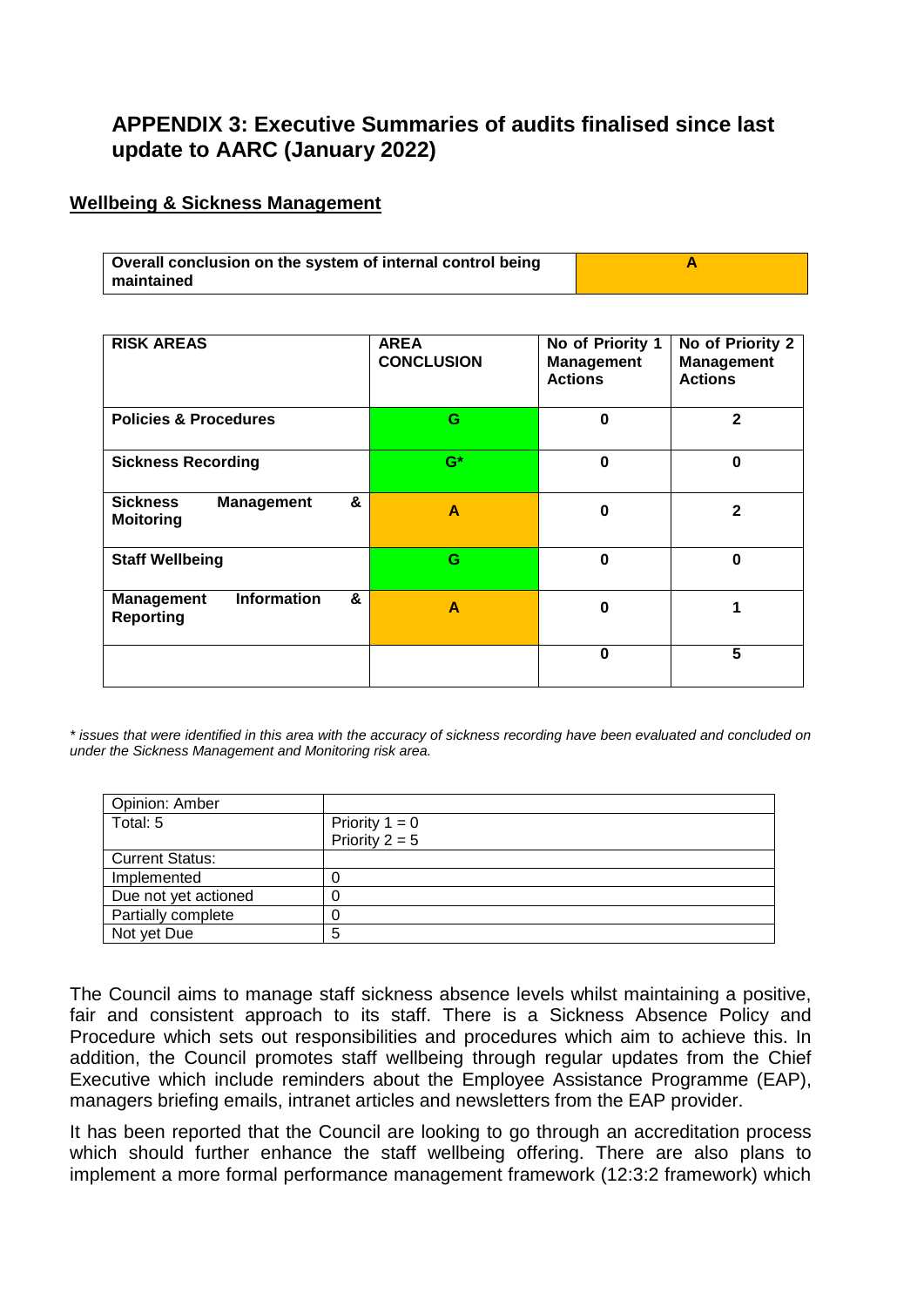will formalise the one-to-one process and give management a defined structure which will include consideration of staff wellbeing.

Whilst the audit noted that the process to be followed by employees and managers in relation to sickness absence was clearly specified, the role of HR Assistants in processing sickness absence documentation was not as clear. Testing identified inconsistencies in process which could impact on the effectiveness of sickness absence management processes (for example inconsistent dates or blank sections of the form not identified and challenged).

In terms of sickness recording, there is not currently any reporting or monitoring specifically on the promptness of sickness recording. However, sample testing included review of the timeliness of completion of the return to work (RTW) process and no significant delays were noted. It was reported that this is an area which should be easier to monitor following completion of the strategic review as this will move the RTW process to a workflow on the system.

It was noted that there isn't any specific training for managers on the sickness absence management process. Testing identified examples where there appears to be a lack of understanding amongst managers of the process to be followed, for example there was a case where RTW discussion did not take place as the manager thought that this was no longer required. There were also examples where managers had used their discretion (4/10 cases tested) in deciding not to move to the formal sickness management process where employees had hit sickness absence triggers, which is contrary to Council Policy.

There were examples where the RTW process had not been followed consistently including examples noted from sample testing where RTW documentation had not been completed and also where it had not been sent to HR. There were also examples where this documentation had not been completed accurately. Some inconsistencies were also noted between the sickness absence periods recorded and the coverage of sickness absence from fit notes provided. Issues noted from sample testing relating to the management of sickness absence included an example where paid leave was noted to have been granted which was not recorded correctly as sick leave, timeliness of formal meetings where sickness absence triggers had been reached and lack of progression of a case where sickness absence targets had not been met following the first formal meeting.

Whilst there isn't any management reporting / information routinely produced at present, with the exception of one key performance indicator on staff sickness absence levels, this is an area that is in the process of being developed. It is planned that routine management reporting will be developed at corporate level as well as at Assistant Director area level with this cascaded up to Corporate Directors. Information available to line managers is already available in iTrent on individual staff absence, it has been reported that this will be enhanced with the implementation of the strategic review as the improvements will include the introduction of workflow to automatically highlight sickness absence triggers to managers.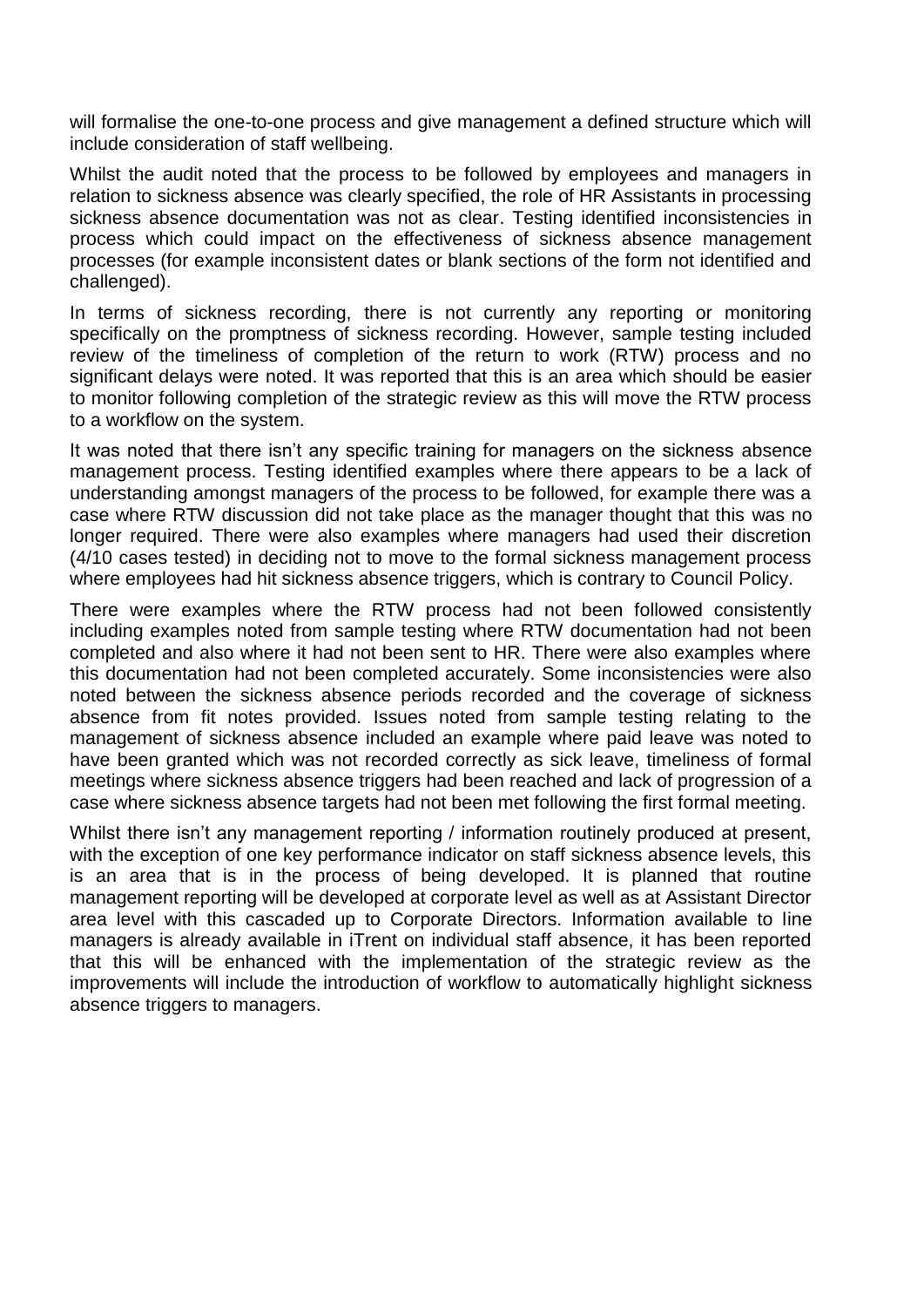## **Payroll 2021/22**

| Overall conclusion on the system of internal control being |  |
|------------------------------------------------------------|--|
| maintained                                                 |  |

| <b>RISK AREAS</b>                                                       | <b>AREA</b><br><b>CONCLUSION</b> | No of Priority 1<br><b>Management</b><br><b>Actions</b> | No of Priority 2<br><b>Management</b><br><b>Actions</b> |
|-------------------------------------------------------------------------|----------------------------------|---------------------------------------------------------|---------------------------------------------------------|
| Policies, Procedures, Roles &<br><b>Responsibilities</b>                | G                                | $\bf{0}$                                                | 0                                                       |
| <b>Starters &amp; Leavers</b>                                           | G                                | $\bf{0}$                                                | $\bf{0}$                                                |
| Variations,<br>Adjustments,<br><b>Deductions &amp; Additions to Pay</b> | A                                | $\bf{0}$                                                | 4                                                       |
| <b>Payroll Control</b>                                                  | A                                | $\bf{0}$                                                | $\mathbf{2}$                                            |
| <b>Management Information</b>                                           | G                                | $\bf{0}$                                                | 1                                                       |
| <b>IT Controls</b>                                                      | A                                | $\bf{0}$                                                | 3                                                       |
|                                                                         |                                  | $\bf{0}$                                                | 10                                                      |

| Opinion: Amber         |                   |
|------------------------|-------------------|
| Total: 10              | Priority $1 = 0$  |
|                        | Priority $2 = 10$ |
| <b>Current Status:</b> |                   |
| Implemented            |                   |
| Due not yet actioned   |                   |
| Partially complete     |                   |
| Not yet Due            | 8                 |

Overall, audit testing indicated that there are appropriate controls in place which are operating well across the risk areas reviewed. Work is underway within HR on a strategic review of the iTrent payroll system which is reviewing and aims to resolve known system issues identified following the implementation of the system. Following completion of the audit, it was reported that there were some challenges with the running of the April 2022 payroll due to changes made to the system as part of the strategic review, it is understood that these are being worked through and resolved. It is anticipated that the strategic review will result in a number of process improvements and will strengthen the control environment further.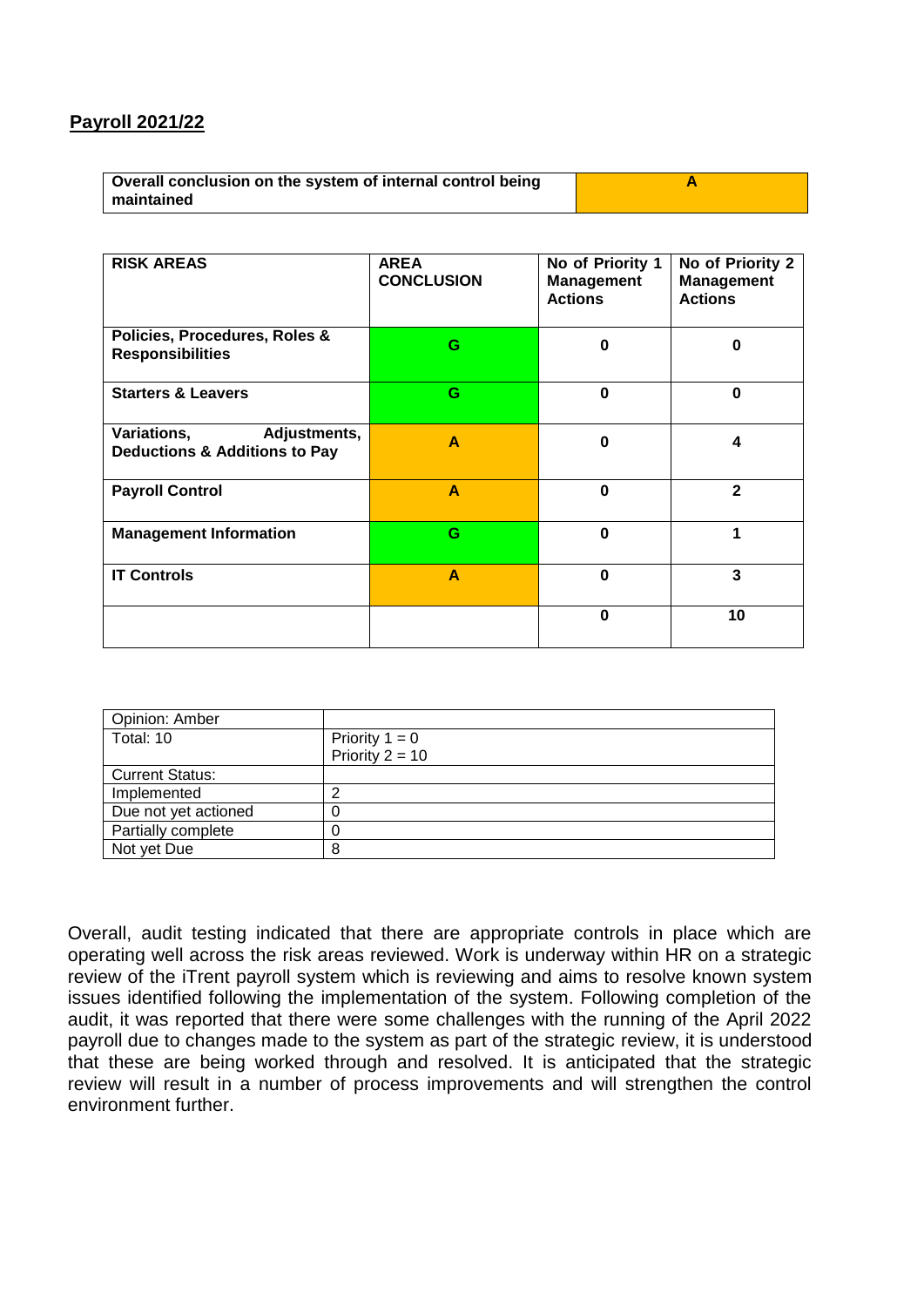It was noted that a number of policies and procedures have been reviewed and updated following the previous audit.

From audit testing on temporary variations to pay, some issues were noted in relation to the clarity of the process to be followed, this included an example where part of an overpayment had not been recovered promptly and an example where an honorarium had not been calculated accurately resulting in a member of staff being underpaid.

There was also a lack of clarity in the process to be followed in ensuring that employees returning from maternity leave have their return processed promptly and accurately. An instance was noted where this had not happened resulting in the need for an emergency payment.

The exceptions identified during audit testing have highlighted some areas where there is a lack of clarity over the process to be followed, particularly in the absence of the Payroll Manager.

Follow up – There were 14 management actions agreed as part of the 2020/21 Payroll audit. Testing undertaken as part of this audit have confirmed that 11 management actions have been fully and effectively implemented and 3 have been partially implemented.

#### **Waste Collection Service 2021/22**

| Overall conclusion on the system of internal control being |  |
|------------------------------------------------------------|--|
| maintained                                                 |  |

| <b>RISK AREAS</b>              | <b>AREA CONCLUSION</b> | No of Priority 1<br><b>Management</b><br><b>Actions</b> | No of Priority 2<br><b>Management</b><br><b>Actions</b> |
|--------------------------------|------------------------|---------------------------------------------------------|---------------------------------------------------------|
| <b>Financial Management</b>    | A                      | 0                                                       | 8                                                       |
| <b>Contract Management</b>     | G                      | 0                                                       | 0                                                       |
| <b>Operational Processes</b>   | A                      | 0                                                       | $\mathbf{2}$                                            |
| <b>HR</b>                      | A                      | 0                                                       | 4                                                       |
| <b>Performance Information</b> | G                      | 0                                                       | 0                                                       |
|                                |                        | 0                                                       | 14                                                      |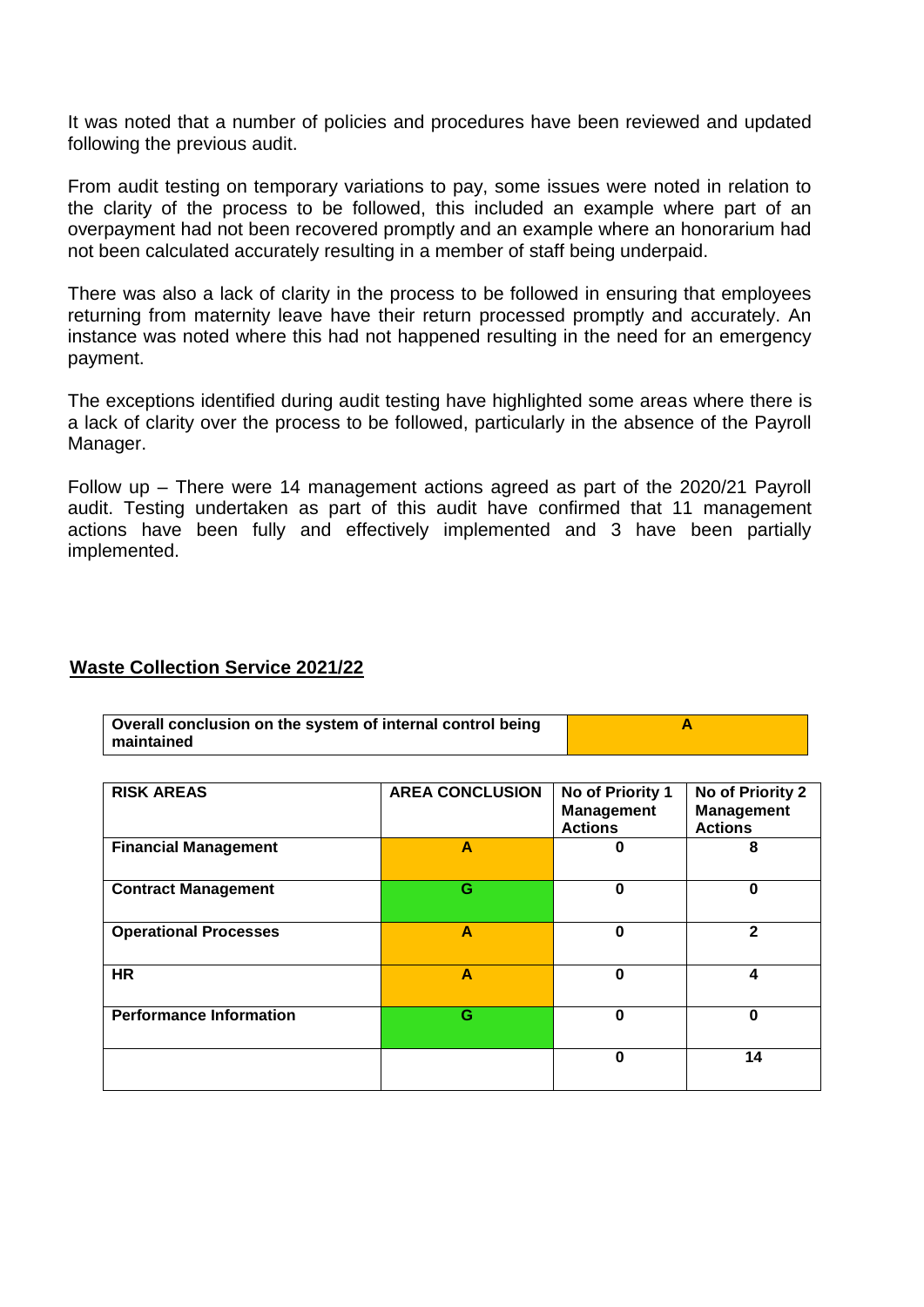| Opinion: Amber         |                   |
|------------------------|-------------------|
| Total: 14              | Priority $1 = 0$  |
|                        | Priority $2 = 14$ |
| <b>Current Status:</b> |                   |
| Implemented            |                   |
| Due not yet actioned   |                   |
| Partially complete     |                   |
| Not yet Due            | 14                |

During the 2020/21 financial year, there have been changes introduced to waste collection services in the District. Garden waste collections are now chargeable and food waste collections have increased in frequency to weekly. There have also been increases in new housing developments across the District which has increased the workload of the service.

Review of procurement practices within the team noted a lack of oversight and challenge in relation to purchase card transactions, there were also examples of poor practice noted including splitting of a transaction to get around a transaction limit on the card and it appeared as though cards are being shared. It has been reported that the corporate approach to card use and oversight has recently been reviewed with expectations of card holders in relation to recording and documenting of transactions and of budget holders in review of purchase card expenditure clarified and communicated, however information on expectations and approach is not currently published on the intranet.

It was also noted that there is a lack of understanding of the procurement process in some areas of the team, with an example identified from sample testing where goods receipting processes had not been completed and an invoice had not been sent on to the Accounts Payable (invoice had been held for 3 months when identified by Internal Audit) because the staff member did not understand their role and responsibilities in this process. Corporate guidance in this area is currently limited to "how to" guidance on discreet processes, there isn't currently any information on the intranet on end-to-end processes. Delays were noted with the raising of invoices within the service, this was reported as being due to conflicting pressures and priorities.

There is guidance for crews on the waste collection service which covers types of collections, what services are and are not chargeable, customer expectations etc, however there is not currently any guidance on key administrative processes carried out within the service. For example, the process for transferring waste once collected, obtaining and processing of weighbridge tickets, reconciliation of waste tonnage processed and service specific HR processes.

Service specific HR processes are in operation in relation to the booking of annual leave and claiming of overtime due to waste crew not being able to access the payroll system. They are unable to use self-service in the same was as other Council staff for requesting annual leave, claiming overtime etc. The processes in place result in additional work for supervisors in inputting information to the payroll system and in reconciling this with manual records. It was noted that source documentation is inconsistent and is not being consistently retained. High levels of overtime were noted within the service, but this was found to be kept under constant review by management in conjunction with HR.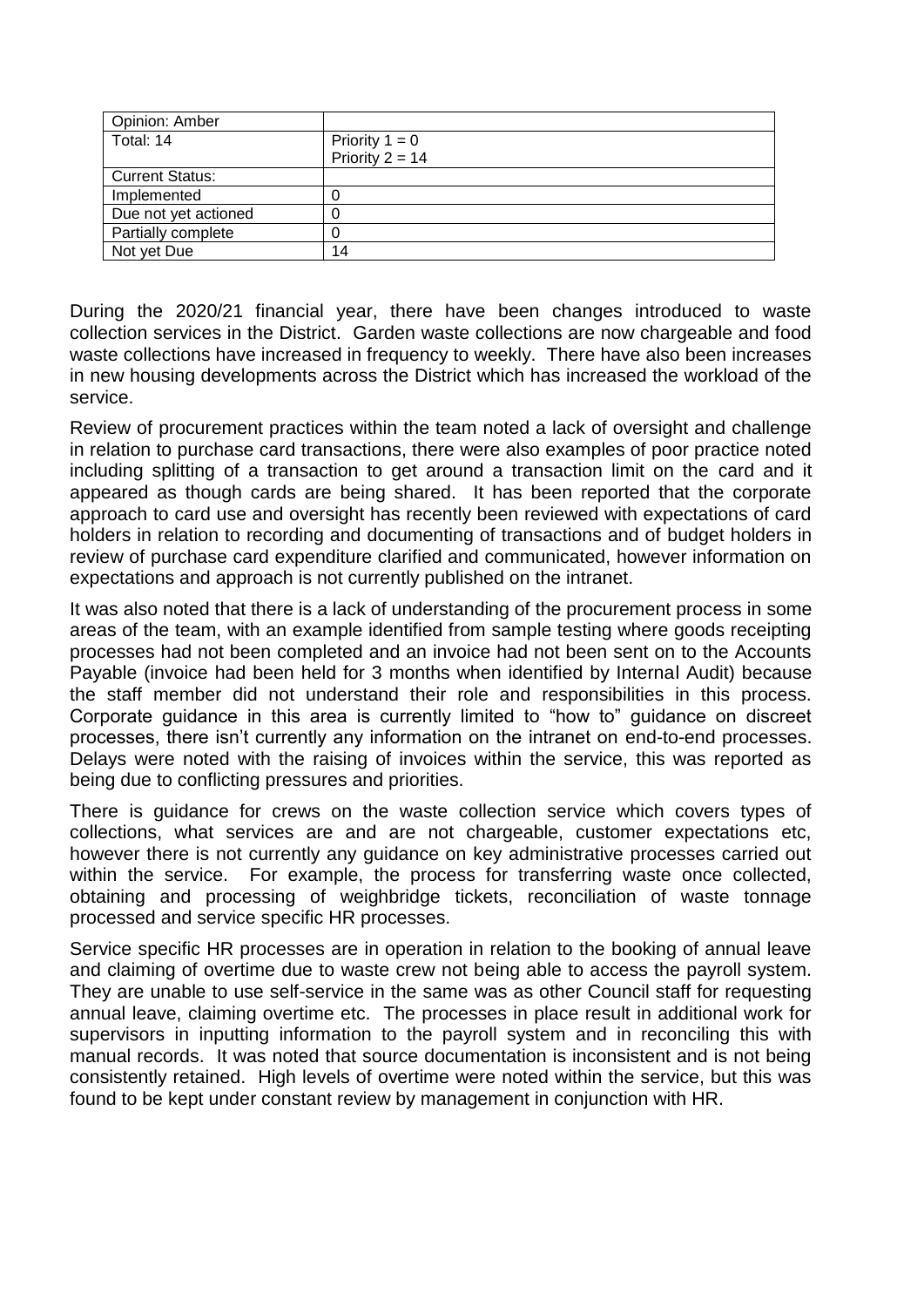### **Treasury Management 2021/22**

| Overall conclusion on the system of internal control being |  |
|------------------------------------------------------------|--|
| maintained                                                 |  |

| <b>RISK AREAS</b>                                                  | <b>AREA CONCLUSION</b> | No of Priority 1<br><b>Management</b><br><b>Actions</b> | No of Priority 2<br><b>Management</b><br><b>Actions</b> |
|--------------------------------------------------------------------|------------------------|---------------------------------------------------------|---------------------------------------------------------|
| <b>IT systems</b>                                                  | G                      | 0                                                       |                                                         |
| <b>Strategy, Policy &amp; Procedures &amp;</b><br><b>Reporting</b> | A                      | 0                                                       | 3                                                       |
| <b>Investments</b>                                                 | G                      | $\bf{0}$                                                | 1                                                       |
| <b>Borrowings</b>                                                  | G                      | $\bf{0}$                                                | $\bf{0}$                                                |
| <b>Cash Flow Management</b>                                        | G                      | 0                                                       | 0                                                       |
|                                                                    |                        | 0                                                       | 5                                                       |

| Opinion: Green         |                  |
|------------------------|------------------|
| Total: 5               | Priority $1 = 0$ |
|                        | Priority $2 = 5$ |
| <b>Current Status:</b> |                  |
| Implemented            |                  |
| Due not yet actioned   |                  |
| Partially complete     |                  |
| Not yet Due            | 5                |

Overall, audit testing has found that the key controls and processes in relation to Treasury Management are strong and working well. There has been a recent change in staffing with a new Finance Business Partner – Treasury & Insurance starting in post in January 2022. This has led to a review and refresh of current processes. The audit noted that this is already leading to improvements in consistency of documentation of key processes, for example in relation to borrowing on behalf of the Council.

Improvements were noted as being required in relation to the restriction of treasury management files on the shared drive. Although current access arrangements are limited to Finance, there are teams within the service who have access but do not need it. Whilst no evidence of inappropriate access was identified, limiting access to key documentation and information as far as possible is good practice and assists in minimising the risk of financial loss due to error or fraud.

Brief internal guidance is available to finance staff on key daily treasury management tasks, however this does not cover less frequent tasks completed on a monthly, or quarterly basis (for example reconciliations or the production of information for treasury management strategy meetings or committee meetings), and does not cover the process